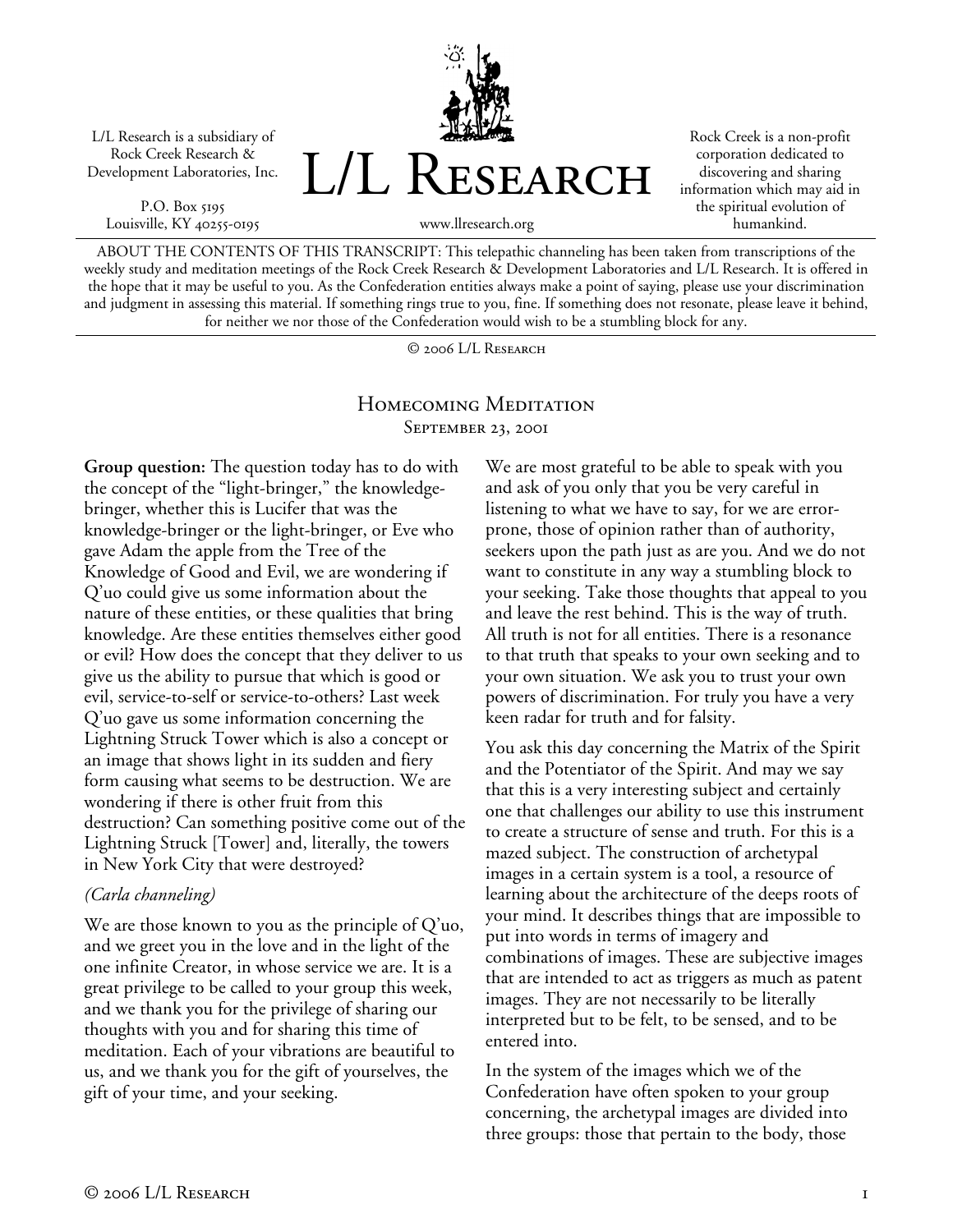that pertain to the mind, and those that pertain to the spirit. In each of the three systems there is a matrix which is a still and unmoving structure that is a receptor web that has only very limited ability to act. What it can do is desire. It can reach. This is the nature of the matrix. It is essentially a structure into which catalyst will come and through which catalyst will be processed into experience. In these three systems the potentiator is that which is able to fertilize or to make fruitful the matrix. There is a dynamic between matrix and potentiator then. The basic dynamic is that, in the mind, the reacher and the reached; in the body, the body in constant motion, and the controller of that body; and in the spirit, the unreaching, unhasting darkness of spirit waiting for, hoping for, yearning for, and desiring information about itself. And out of the dynamic of that dark yearning comes the Potentiator of the Spirit, which is light.

Let us take a moment to gaze at the power and the peace of this situation, of the empires of mind and body and spirit, of the supple and lithe connections between body and mind, mind and spirit, spirit and body. The spirit, the soul, the entity that each of you is, is a crystalline shape, a snowflake, shall we say, a beautiful crystal. Each of you is unique. Each of you has your own beauty. Each of you has your own symmetry. And within your crystal each of you is working with those perceived flaws, those clinging barnacles of matter that are not the gem. Each of you seeks the light of spirit to inform and advise. Each of you, then, has laid before you a tremendous range of resources upon which you can rely with your linear, intellectual mind, with all the powers of ratiocination that you have at your command, with the grace and rhythm of the pulsing body that in its instinct and in its essence is so completely aware as a second-density creature is of the love and the light, of the harmony and the unity of the creation and the infinite Creator. And of the tremendous strength of that creature which is the spirit.

The kingdom of the spirit is a dark one. And we say this not because darkness is evil, for darkness is not evil. We say this because it is the nature of spirit within third density to be largely impossible to see. It is dark because it must be dark, and the light that is the Lightning Struck Tower, though it may seem radiant to the physical eyes when seen as a symbol in your World Trade Center bombing, in terms of metaphysics it is a frail and flickering candle of a

lightning bolt that is all too quickly extinguished and shows all too little of the hidden landscape of the spirit.

Each of you will spend the incarnational time that you have in this estate of peering into darkness using seemingly the dimmest of lights, occasionally receiving that lightning, that bolt of epiphany that speaks, that is as the star that guides, that brings that moment of clarity and spiritual truth that is so blessed. Thusly the Matrix of the Spirit is called, in the tarot system, the Devil simply because the spirit seems, in its form, to be antithetical to the body. It seems that there is a tremendous sacrifice involved in moving from things of the body to things of the spirit. It seems as if one must give up the life, in a way, when one chooses the life of the spirit because the life of the world no longer fits, no longer applies. When light has been brought to the spirit there is tremendous change and transformation that takes place. And there is a death process that goes on as the allegiance and the thinking of the seeker moves from one system or realm or kingdom to another.

Is this an evil matrix? Is there something evil about the spirit that has brought the energy of Lucifer and Satan into identification with it? We would say, no, absolutely without hesitation there is no evil whatever in the spirit, nor is there good. But, rather, there is simply essence. There is that which is. This is how you are made. This is the way your vibrations are structured within the energy pattern or the energy field of your being. This is the way the Creator is articulated at this point in the Creator's progress. And what you are looking at is, as this group has mentioned several times during the conversation, somewhat abstract and hard to get hold of because it is not the familiar. It is not the everyday. But, rather, it is what is moving below the surface of self in very deep portions of the self that help to shape the options that are available to each of you within the incarnation. The more that you can see into these relationships of Matrix and Potentiator of Spirit, the more hardy you may be in terms of being able to withstand and to be able to use the light which there is because it is so precious and so rare.

Those who bring light are, shall we say, a way or a symbol of the same thing as saying those who bring polarity. It is not precisely knowledge that the tree involved in the Garden of Eden story was bearing as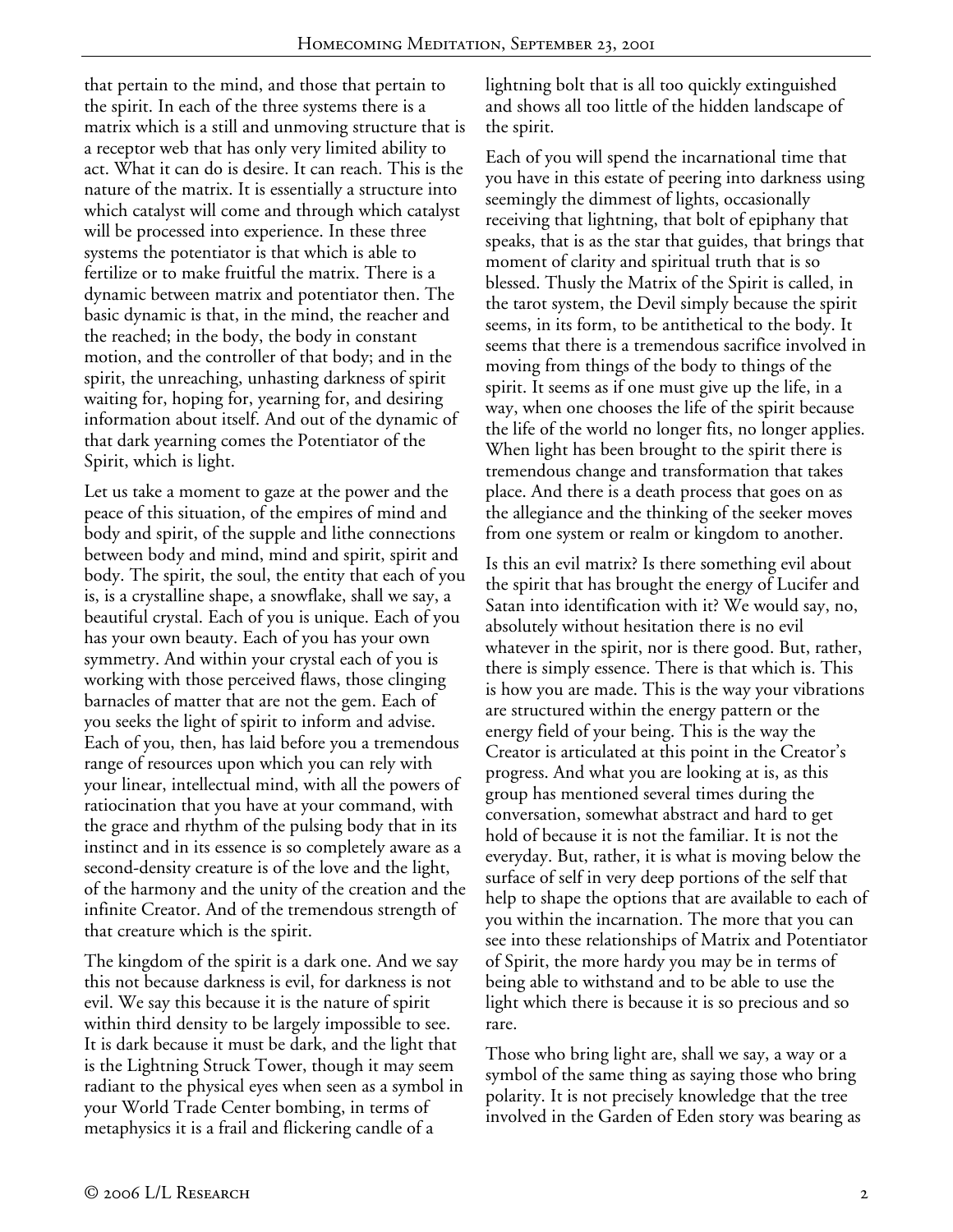its fruit. That is not it, precisely. It is not simply a body of knowledge that was forbidden. Rather, it is the essence of third density that is being talked about in this story. The creatures of Eden were basically second-density entities. They did not have free will. They did not have self-awareness. They were the created opportunities for spirit growth without the indwelling spirit. The story of the one known as Satan offering this fruit of good and evil to the one known as Eve is, as the one known as Eric points out, a delightful way of shifting the blame for the entire fall of human nature to women and that, shall we say, incorrect solution has entranced and delighted men in many different religious systems of those of your planet and has led many into sweeping generalizations concerning biases towards the feminine gender and their unworthiness which have been quite stubborn in balances within your peoples as a race.

Each of you, we find, within this circle is fully aware that this is not a correct solution. It is neither a masculine or a feminine quality, good and evil, but rather each of these genders is opportunities to learn certain lessons, and the souls that inhabit these bodies of gender are both sexes and neither sex; in other words, simply souls. But the reason, the logic behind the woman giving to the man this fruit of the tree of good and evil, this polarity, this third-density essence, is simply that in the system of archetypes the Matrix of the Mind is the unfed spirit, the unfed seeker and the Potentiator of the Mind is a deeply feminine character, the High Priestess, which represents, shall we say, the fructifying influence of the subconscious, so that the unfed mind is reaching into the subconscious for its knowledge, for its truth, for its beginning of experience. This is the only reason for this attribution of so-called evil to the feminine character. It is well, when looking at stories such as the Adam and Eve Story, to look at them in symbolic terms, in general terms, in terms that would suggest and would provoke contemplation of deeper issues.

The darkness of the spirit is like unto the darkness, the apparent darkness, of the starry heavens. As you gaze from the side of your planet out into your outer space, that thick velvet of infinite space is as are you in your spiritual aspect: an undiscovered country of hills and valleys unknown. And every place is sacred. And every place is full of information. And every place looks to be that which it is not. There is thick

darkness and great depth of unknowingness to the spirit within third density. The veil of forgetting is very deep. And the life-giving light, when it falls, yet does it not always disclose truth. And so there is a great peering into what light there is to see beyond the falsity of the complex and intricate patterns of spirit.

Even when the veil of forgetting is lifted, even when you ascend into densities which are full of light, yet still that spirit is stubbornly unknown, and layers of misinformation and false patterning will fall away as the densities roll, and we find this still to be true with our selves. We find we still peel away another layer and another layer of that deception of spirit which is part and parcel of the situation which we all enjoy as part of the Creator. It is not that the Creator intends to deceive. It is not that the light means to be false. It is that there is so much of untold riches to the infinite Creator that It is not all articulated. There is much still for the Creator to know about Itself. And yet that seeking is a slow, slow process. For all that the Creator finds out about Itself, It finds out from you, each of you, each of us, each of all of those entities that live and move and have their being within the creation of the Father.

We find great beauty in this pattern. We do not understand it completely. As each of you works with your own spiritual journey we ask simply that you not fear the light-bringer who brings seeming destruction. For there must be that taken down as a preparation for that which is builded anew. There needs to be the removal of false concepts before the building of a fresh and vital concept.

We would, at this time, transfer this contact to the one known as Jim, pausing only to offer to the one known as M the comment that we see the wanderers among your peoples because of the overlay of the vibratory patterns of their home density. Those who are wanderers can only feel this, as you have said, rather indirectly and by inference. However, it is our feeling that all those who are awakened upon this planet are wanderers at this time and functioning as such. We would now leave this instrument in love and in light and transfer to the one known as Jim. We are those known to you as Q'uo.

## *(Jim channeling)*

I am Q'uo, and greet each again in love and in light through this instrument. At this time it is our privilege to ask if there might be further queries on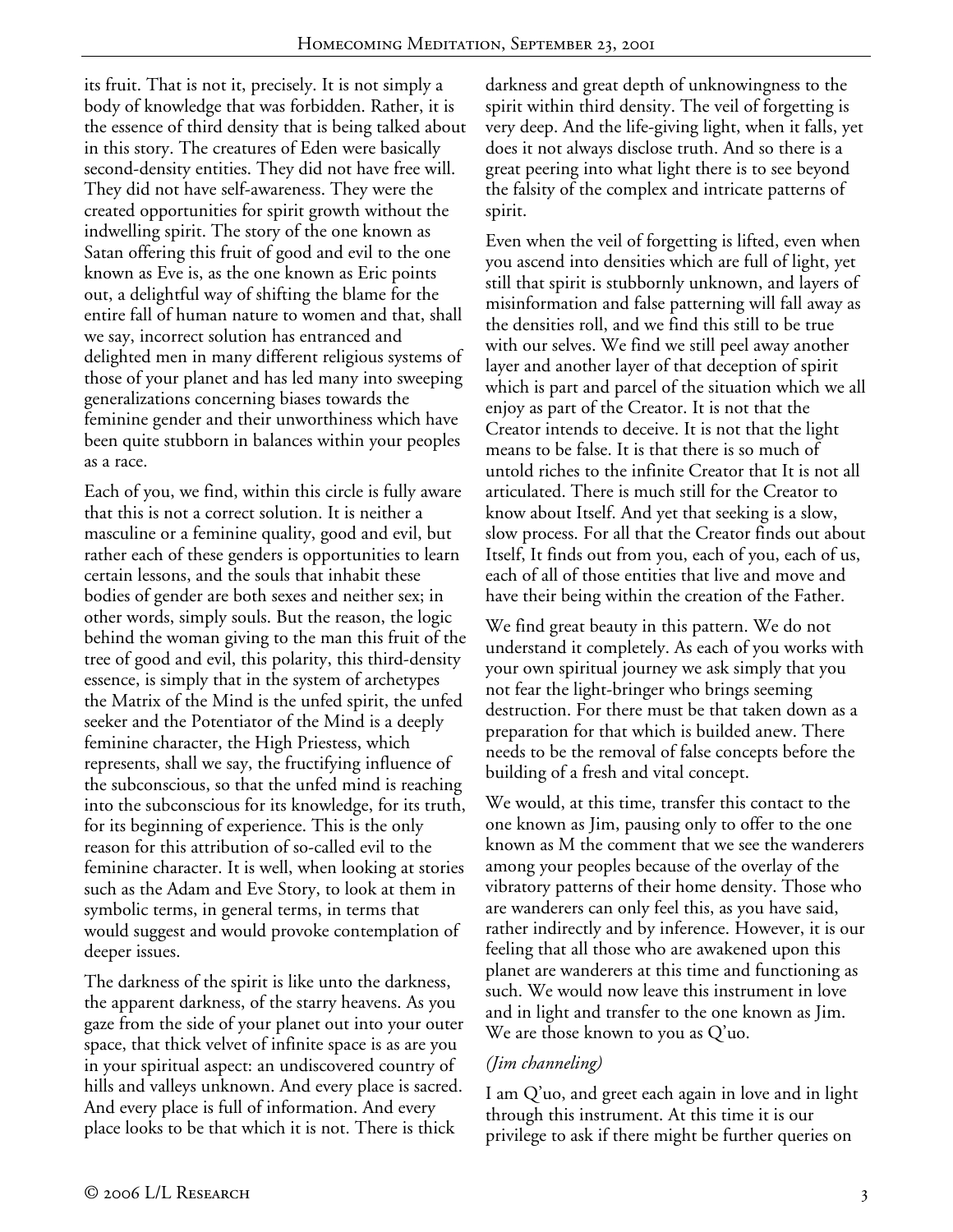the minds of those present. Is there another query at this time?

**M:** I'd like to know how the patterns of the matrix of the souls looks to you. Does it look geometric? What is it made of? What is its purpose?

I am Q'uo, and am aware of your query, my sister. The pattern of the matrix of souls who have taken incarnation and who have moved into the physical third-density for their incarnation is a pattern which is formed of light, formed by love, in a fashion which is useable by the mind complex for the purpose of pursuing information-gathering and decision-making, shall we say. For the Matrix of the Mind, in the system of images which you call the tarot, is a quality which allows for a nurturing of experience and the utilization of this experience in a useful manner. We would ask the questioner to query further as to more specific information.

**M:** I'd like to know how we can make use of it, for example. Can we visualize its form or its flow to help us learn better or see more and make better informed choices, or heal ourselves? Things like that.

I am Q'uo, and am aware of your query, my sister. All of which you have mentioned are possible for any seeking entity by the fruits of the seeking process. The Matrix of the Mind is a concept complex which is a tool for the seeker of truth, as are all the images of the Major Arcana of your system of tarot. For each one forms a kind of library, shall we say, that allows access to various portions of the mind itself. If we look at the mind as a jewel, each concept complex of the tarot is as a facet of this jewel. The jewel, the mind itself, is brilliant in its appearance to us, for there is light in each entity which is emanating from this jewel in such and such a fashion according to the proclivity or tendency of each seeker to seek in its own way. Thus some facets of the jewel of the mind are brighter than other and the overall balance of brilliance is that which reflects or measures the seeking intensity and efficiency of each seeker. We would see the Matrix and the other facets of the mind as avenues which a seeker may pursue in any manner chosen by free will, including each of those which you listed. Is there another query, my sister?

**M:** That's all at this time.

I am Q'uo, and we thank you, my sister. Is there another query at this time?

**Carla:** I received a letter yesterday from Bruce Peret, and he said that the Earth had once again accepted us and wanderers in general as those whom it would accept love from and accept healing from. Can you comment on this situation with our planet and its feelings and experience right now?

I am Q'uo, and am aware of your query, my sister. The entity which you call Earth, or Gaia, is one which is in the process of its own evolution as is each entity upon it. The Earth entity at this time, realizing that it is preparing to move into a more intense portion of the birthing of a new Earth is, as we have mentioned previously, particularly vulnerable as is any woman who is about to give birth to new life. The experience of many thousands of years of difficulties between the populations of this planet has caused the entity of Earth to be, shall we say, infected with a great deal of anger and hostility, the vibrations of the bellicose actions of your peoples over a great portion of your time. This heat of anger has caused the entity of Earth to release the excess heat in various places in various manners. Those geophysical eruptions of your volcanoes, the earthquakes, and so forth have been able to release some of this buildup of heat so that the mantle of the Earth, in some places, is rearranged in a fashion which causes a great deal of physical destruction. Yet the alignment possible after such rearrangements is that which welcomes the newer vibrations of love and compassion which are now moving more fully into expression within some portions of, not only the Earth entity, but large portions of the Earth's populations. Thus the entity of Earth has begun to vibrate more fully in harmony with both the newer vibrations of love and compassion and those of the population of this planet which has also sought to harmonize with these vibrations as well. Thus there is, within the Earth entity, a feeling of excitement at this opportunity, of distress at the difficulty of the birth, of compassion for those who suffer, and a kind of maternal disapproval of those who yet linger in the ways of war. Is there a further query, my sister?

**Carla:** Yes, Q'uo. I would just like to ask then: is our daily meditation practice the best shot that we have at reassuring Mother Earth that we do love her and wish to help her through this birth?

I am Q'uo, and am aware of your query, my sister. We would respond by suggesting that the regular meditations, focused upon the healing of this planet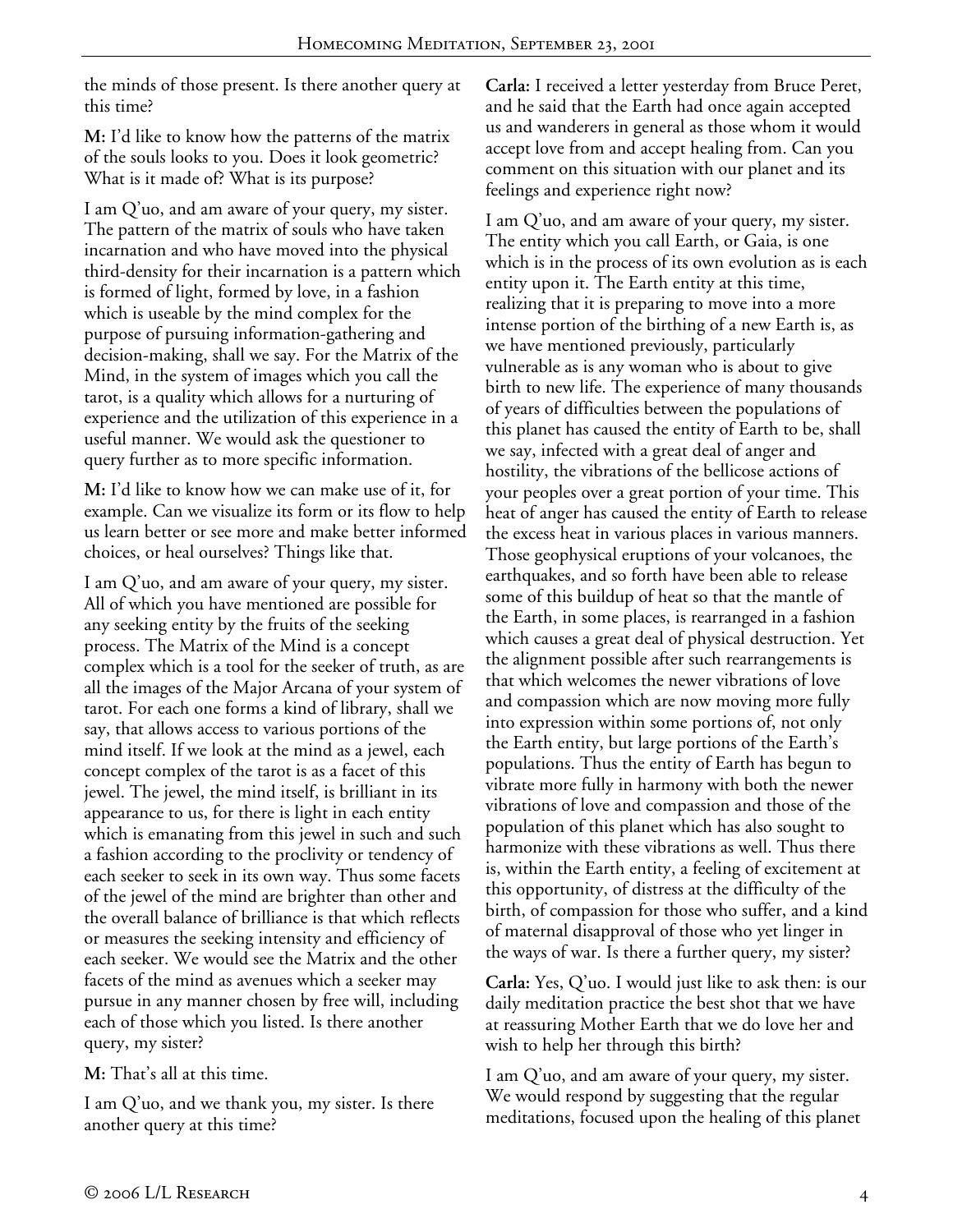and the possibility of peace for its populations, is most helpful at this time and at any time. For as one is able to see light entering into the darkened world awaiting war, there is a balancing that is given yet another avenue to enter into the Earth vibrations. There is a point of balance, a fulcrum, which you may see created by your efforts to visualize peace and healing. This fulcrum is within the mass mind, or the planetary mind, of the population of this planet. It is that new mind, shall we say, which is being born at this time as the fourth-density positive population which shall remain as the remnant in its path of evolution at some point in your future, in all probability. When groups such as this one, and many, many others around this planet, meet for the purpose of visualizing peace and healing it is as a level moving through this fulcrum, lightening the vibratory pattern that has been prevalent for a great portion of your time. We recommend that such meditative experiences be regular and include not only this country but all those who are engaged in the pursuit of war, or the destruction of fellow humans. For each entity is quite closely connected to each other entity. The concept of unity is that which eludes most peoples of your planet at this time. That concept of linkage of one to another is most important to enhance at this time so that the vibrations of healing, acceptance, compassion, forgiveness, mercy, understanding and so forth may be injected into the peoples of the various geographical vicinities of this planet, thus strengthening the bond that each is aware of at some level of the life experience. Thus the vibrations of light sent forth in meditation move where they are needed most, into those areas of the planet and the population which are engaged in the destructive effects of separation and the thinking which brings it about. Is there a further query, my sister?

**Carla:** No, thank you. That was plenty. Thanks.

I am Q'uo, and we thank you once again, my sister. Is there another query at this time?

**C:** Could you say something further about the remnant that will remain here for fourth-density work?

I am Q'uo, and am aware of your query, my sister. The so-called remnant, that portion of this planetary population which shall remain with this planet, is labeled as such by many for there is in all likelihood a far greater portion of the population which shall

need to find further experience within the third density in order to balance the difficult vibrations which have not allowed the graduation into the density of compassion. Thus those who do remain and who seek in the positive sense are from various locations, shall we say, not just this third-density planet which you call Earth. For the population from this planet that will be able to welcome and enjoy the vibrations of love and compassion is small in comparison to what this planet could comfortably welcome and stably house.

There are many entities coming from other thirddensity planets who have made the graduation at this time, who are incarnating early within the fourthdensity experience of this planet in order to help it in its birth process. This is considered a great honor, for there is much catalyst at this time which these entities seek to utilize in a positive or magical sense; that is, the transmutation of the vibrations of separation into that which enhances the unity between all the peoples and the creation itself. This population of the new Earth is that which is like unto the vanguard that moves first into the difficult areas of conflict and seeks to combat the difficulties with the vibrations of love. There is no direct conflict, as you are undoubtedly aware, for those who move under the banner of love are those which welcome the opportunity to transmute the dark and heavy vibrations into those which are light and full of love by the effort that they make in these latter days of your third density.

Is there another query?

**C:** Not at this time. Thank you.

I am Q'uo, and we thank you, my sister. Is there another query at this time?

**M:** How will we physically clean up the Earth? Will there be magical means? Will we be able to clean it up?

I am Q'uo, and am aware of your query, my sister. One of the primary qualities of the fourth-density experience is that which may be seen to be the ability to utilize the frontal lobes of the human brain in a manner which is able to participate as a co-Creator. The ability to create with the mind those tools and resources necessary for the revitalization of this planetary entity which you call Earth is the primary means whereby the healing of this planet may be achieved.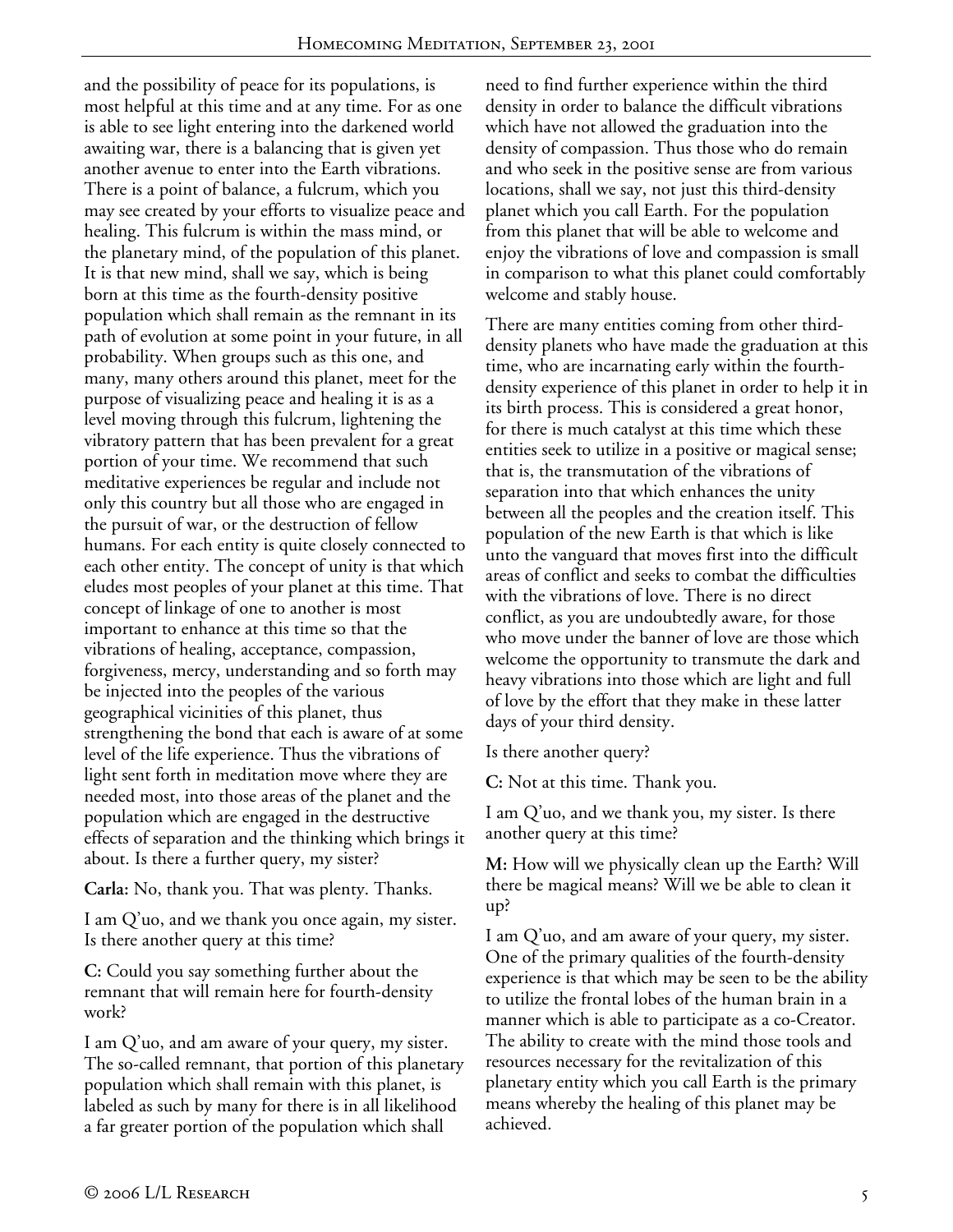Is there a further query, my sister?

**M:** I am concerned about the loss of species of animals. I wonder if they can be restored?

I am Q'uo, and am aware of your query, my sister. And we can assure you that through both the processes which we have just mentioned and the natural regeneration of the Earth itself will make it possible for this planet to become inhabited by those species which have previously been present upon and within its being. This is correct.

Is there a further query?

**M:** No. Thank you.

I am Q'uo, and again we thank you, my sister. Is there another query at this time?

**C:** I would like to ask about working with frustration. I seem to have a great deal of it these days. A lot of people are dealing with it now and struggling against daily things as well as larger things. Do you have any recommendation other than meditation?

I am Q'uo, and am aware of your query, my sister. We would suggest the further use of meditation in a specific fashion in order to deal with the increased stress and frustration which the daily round of activities for each of your peoples has brought in this time of turmoil for most of your population.

When the end of the day has come, or at some portion just prior to retiring for the day, we would recommend the sitting in meditation and the reviewing of the portions of the day which were perceived as frustrating. Look again at each situation. Relive the experience of frustration and observe the components of this experience: each entity, each event, thought, response, each detail which you can remember, so that the experience is once again alive in the mind. Then when this frustration is felt in this particular type of meditation, allow the balancing emotions of peace, of understanding, of acceptance, of tolerance, of humor to begin to surface as well within the mind until there is an equality of power between the frustration and the peace. This is a kind of short course, shall we say, in experiencing the incarnation. If one is able to accept the self, both for having the frustration as an experience and for being able to find within the self the ability to balance that with the feelings of acceptance, compassion, mercy and so forth, then

you are able to move in a more balanced fashion within your daily round of activities, having laid the foundation within both the subconscious and conscious portions of the mind for being able to deal with various other frustrating experiences in succeeding days and rounds of activities.

Is there a further query, my sister?

**C:** No. Thank you.

I am Q'uo, and we thank you once again, my sister. Is there a final query at this time?

**E:** I would like to know if it is possible for us to straighten out the situation on this planet without straightening out the situation between the sexes?

I am Q'uo, and am aware of your query, my brother. The situation, as you have described it, is one which has many, many facets, being rooted first in the concept of separation. What is the first separation? Self from self. As each individual entity views portions of itself as needing punishment, as being less than valuable, as being unworthy, then is born the concept of the separation of self from others as well. So that which you have described as the difficulty between male and female sexes upon your planet and the subjugation of the latter by the former, then, this kind of separation is also possible between groups of peoples, one state and another, one country and another, one religion and another, and so forth.

Thus it would be helpful to begin the healing, not only between the female and male portions of the populations, but between those portions of the self which have been rejected for one reason or another and have made the possibility of rejecting other entities a reality. The healing of this planet and its peoples is a healing which begins with each self and moves outward to include all other selves.

Is there a further query, my brother?

**E:** Then, if I have you right, then, it basically starts with the self? Straightening out my relationship with my self is where I need to begin rather than worrying about gender relations. Is that correct?

I am Q'uo, and am aware of your query, my brother. We would recommend that indeed the effort at healing begin with the self but at the same time include all other relationships of self with other self, the male and female relationship being primary among all relationships. Thus the healing process